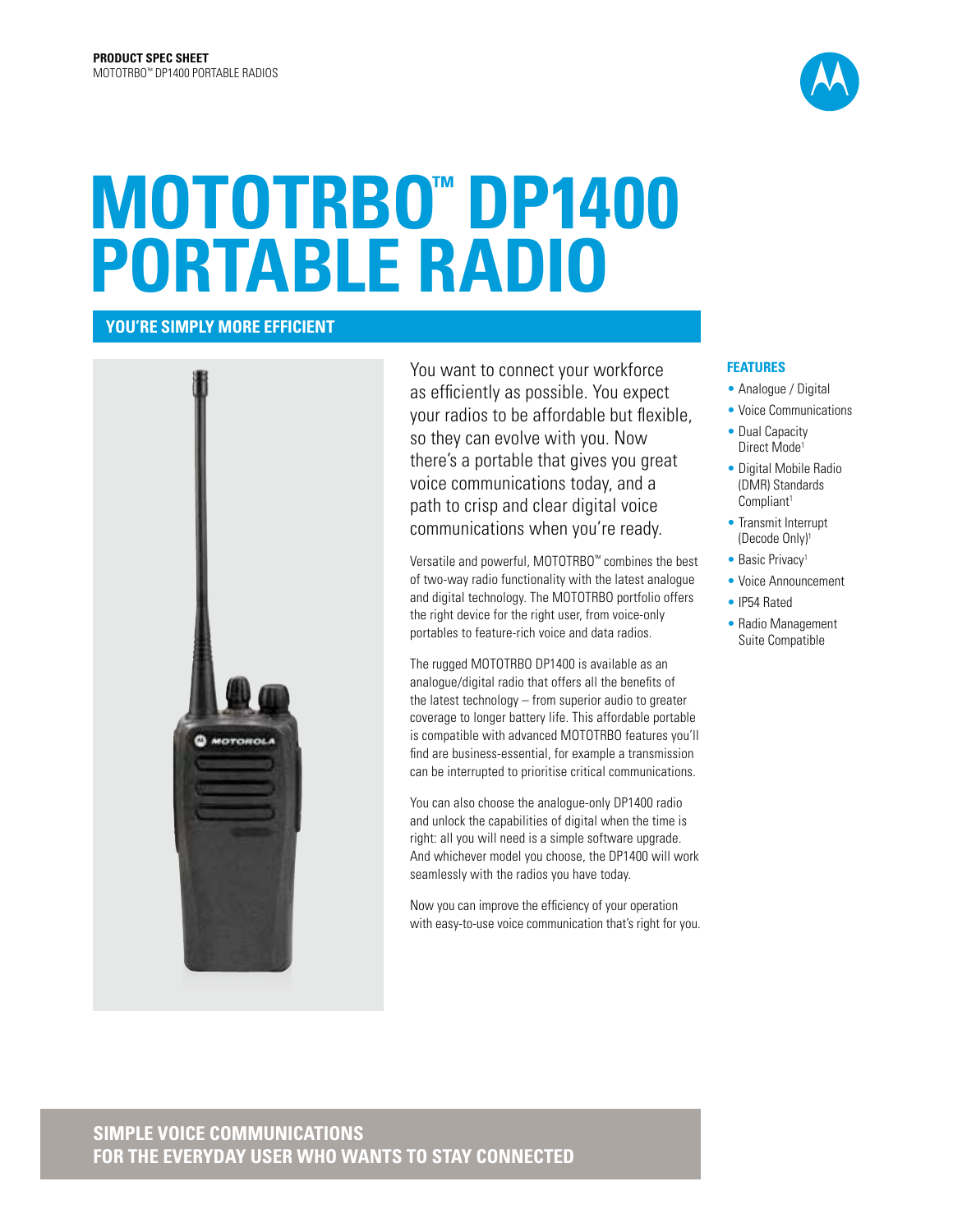## **CONNECT AND COORDINATE CREWS**

When you need a simple, reliable, cost-effective communication solution to help multiple work crews connect, coordinate and collaborate, DP1400 two-way portable radios are made to get the job done right. With their easy-to-use ergonomics and crisp, clear audio, now your teams can work more efficiently.

Unleash the power of your DP1400 radios with Motorola Original® accessories. They're the only accessories designed, built and tested with your radio to optimise its performance – see the separate DP1400 accessory fact sheet for the full portfolio.

### **IMPROVE THE WAY THEY WORK**

A construction worker carries his DP1400 as an essential part of his toolkit. The digital technology gives him excellent coverage across the entire site. And it has significantly better battery life too, so he knows he'll have reliable voice communications all day long.

The manufacturing team in a parts factory relies on DP1400 portables to coordinate operations. The radio's digital noise-cancelling software filters out the worst of the background noise, allowing them to hear clearly over loud machinery. Factory capacity is expanding, so they're running MOTOTRBO Dual Capacity Direct Mode, which can fit twice as many calls into the same spectrum.

A security guard uses his DP1400 to alert the control room to some suspicious activity. The radio's intuitive design is easy to use in the dark, and even when he speaks softly, he knows that the digital AGC (Automatic Gain Control) will automatically boost the volume so he's heard clearly back in the office. And if it comes to the worst, he can use one of the programmable side buttons to call for help – with one touch.

## **MANAGE YOUR FLEET MORE EFFICIENTLY**

We've designed the DP1400 to be as efficient to operate as it is cost-effective to buy. That's why we've integrated the powerful fleet management capabilities of Motorola's Radio Management solution into every radio.

Gain even greater efficiency when you migrate to digital. Your radio will operate up to 40% longer than analogue on the same battery – and you get twice the capacity from the same 12.5 kHz channel, using our Dual Capacity Direct Mode feature.

## **INTEGRATE YOUR DEVICES SEAMLESSLY**

Make sure your new DP1400 radios are ready when you are. We can bring together the right experts and processes to help you integrate DP1400 radios into your business, quickly and cost-effectively. This includes Coverage Mapping, Site Integration and Device Programming.

## **GET DURABILITY THAT ENDURES**

The DP1400 is made to last. It is backed by a two-year standard warranty and a minimum one-year warranty for Motorola-branded accessories. Moreover, the design has been proven tough in Motorola's unique and gruelling Accelerated Life Test program, in which the radio must survive a simulated 5 years of hard service before it is accepted. In addition, optional Service from the Start provides multi-year peace of mind with fast repair turnaround times, expert telephone technical support and access to the latest software releases<sup>2</sup>; all backed by Motorola's globally integrated services infrastructure, highly qualified support technicians and certified repair facilities.

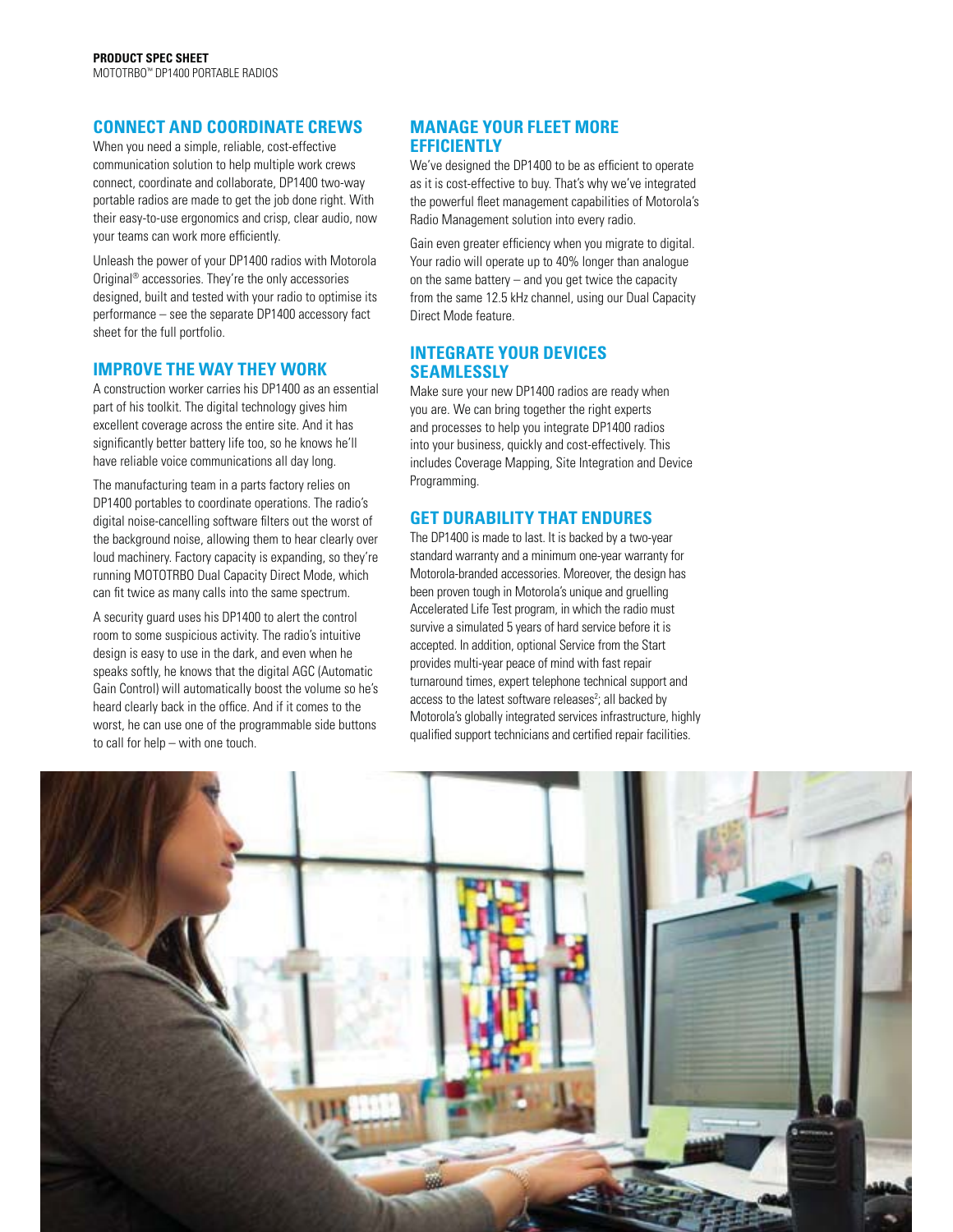#### **PRODUCT SPEC SHEET**

MOTOTRBO™ DP1400 PORTABLE RADIOS

| <b>GENERAL SPECIFICATIONS</b>                                                                              |                                                                                                                                           |             |  |  |  |
|------------------------------------------------------------------------------------------------------------|-------------------------------------------------------------------------------------------------------------------------------------------|-------------|--|--|--|
|                                                                                                            | <b>DP1400</b>                                                                                                                             |             |  |  |  |
|                                                                                                            | <b>VHF</b><br><b>UHF BAND 1</b>                                                                                                           |             |  |  |  |
| <b>Channel Capacity</b>                                                                                    | 16                                                                                                                                        |             |  |  |  |
| <b>Typical RF Output</b><br>I ow Power<br><b>High Power</b>                                                | 1 W<br>5 W                                                                                                                                | 1 W<br>4 W  |  |  |  |
| Frequency                                                                                                  | 136-174 MHz                                                                                                                               | 403-470 MHz |  |  |  |
| Radio Dimensions (H x W x D) with battery:<br>NiMH 1400mAH<br>Slim Li-Ion 1600mAH<br>Li-Ion 2200mAH        | 5.0 x 2.4 x 1.7 in (127.7 x 61.5 x 42.0 mm)<br>5.0 x 2.4 x 1.5 in (127.7 x 61.5 x 39.0 mm)<br>5.0 x 2.4 x 1.8 in (127.7 x 61.5 x 44.0 mm) |             |  |  |  |
| Weight with battery:<br>NiMH 1400mAH<br>Slim Li-Ion 1600mAH<br>Li-Ion 2200mAH                              | 14.3 oz (406 g)<br>12.1 oz $(341 g)$<br>12.2 oz (346 g)                                                                                   |             |  |  |  |
| Power Supply                                                                                               | 7.5V (Nominal)                                                                                                                            |             |  |  |  |
| <b>BATTERY</b>                                                                                             |                                                                                                                                           |             |  |  |  |
| Average battery life at 5/5/90 duty cycle with carrier squelch and transmitter in high power. <sup>3</sup> |                                                                                                                                           |             |  |  |  |

| NiMH (1400 mAh) Battery            | Analogue: 9 hrs / Digital: 11.5 hrs    |  |  |
|------------------------------------|----------------------------------------|--|--|
| Li-Ion Slim (1600 mAH) Battery     | Analogue: 10.5 hrs / Digital: 13.5 hrs |  |  |
| High Cap Li-ion (2200 mAH) Battery | Analogue: 14.5 hrs / Digital: 18.5 hrs |  |  |



| <b>RECEIVER</b>                               |                                        |  |  |  |
|-----------------------------------------------|----------------------------------------|--|--|--|
| Frequency                                     | 136-174 MHz<br>403-470 MHz             |  |  |  |
| <b>Channel Spacing</b>                        | 12.5 kHz / 20 kHz / 25 kHz             |  |  |  |
| Frequency Stability (-30°C, +60°C, +25°C Ref) | $\pm 0.5$ ppm                          |  |  |  |
| Analogue Sensitivity (12 dB SINAD)            | $0.3$ uV / $0.22$ uV (typical)         |  |  |  |
| Digital Sensitivity (5% BER)                  | 0.25 uV / 0.19 uV (typical)            |  |  |  |
| Intermodulation (TIA603D)                     | 70 dB                                  |  |  |  |
| Adjacent Channel Selectivity (TIA603D)        | 45 dB @ 12.5 kHz / 70 dB @ 20/25 kHz   |  |  |  |
| Spurious Rejection (TIA603D)                  | 70 dB                                  |  |  |  |
| Rated Audio                                   | 0.5 W (Internal)                       |  |  |  |
| Audio Distortion @ Rated Audio                | 5% (3% typical)                        |  |  |  |
| Hum and Noise                                 | -40 dB @ 12.5 kHz / -45 dB @ 20/25 kHz |  |  |  |
| Audio Response                                | <b>TIA603D</b>                         |  |  |  |
| Conducted Spurious Emissions (TIA603D)        | $-57$ dBm                              |  |  |  |

| <b>TRANSMITTER</b>                            |                                                                                                                              |             |  |  |
|-----------------------------------------------|------------------------------------------------------------------------------------------------------------------------------|-------------|--|--|
| Frequency                                     | 136-174 MHz                                                                                                                  | 403-470 MHz |  |  |
| Channel Spacing                               | 12.5 kHz / 20 kHz / 25 kHz                                                                                                   |             |  |  |
| Frequency Stability (-30°C, +60°C, +25°C Ref) | $\pm$ 0.5 ppm                                                                                                                |             |  |  |
| Low Power Output                              | 1 W<br>1 W                                                                                                                   |             |  |  |
| High Power Output                             | 5 W                                                                                                                          | 4 W         |  |  |
| <b>Modulation Limiting</b>                    | $\pm$ 2.5 kHz @ 12.5 kHz / $\pm$ 4.0 kHz @ 20 kHz / $\pm$ 5.0 kHz @ 25 kHz                                                   |             |  |  |
| FM Hum and Noise                              | -40 dB @ 12.5 kHz / -45 dB @ 20/25 kHz                                                                                       |             |  |  |
| Conducted / Radiated Emission                 | -36 dBm < 1 GHz / -30 dBm > 1 GHz                                                                                            |             |  |  |
| Adjacent Channel Power                        | 60 dB @ 12.5 kHz / 70 dB @ 20/25 kHz                                                                                         |             |  |  |
| Audio Response                                | <b>TIA603D</b>                                                                                                               |             |  |  |
| Audio Distortion                              | 3% (typical)                                                                                                                 |             |  |  |
| 4FSK Digital Modulation                       | 12.5 kHz Data: 7K60F1D and 7K60FXD<br>12.5 kHz Voice: 7K60F1E and 7K60FXE<br>Combination of 12.5 kHz Voice and Data: 7K60F1W |             |  |  |
| Digital Vocoder Type                          | AMBE $+2^{\text{TM}}$                                                                                                        |             |  |  |
| Digital Protocol                              | ETSI TS 102 361-1, -2, -3                                                                                                    |             |  |  |

Specifications subject to change without notice. All specifications shown are typical.